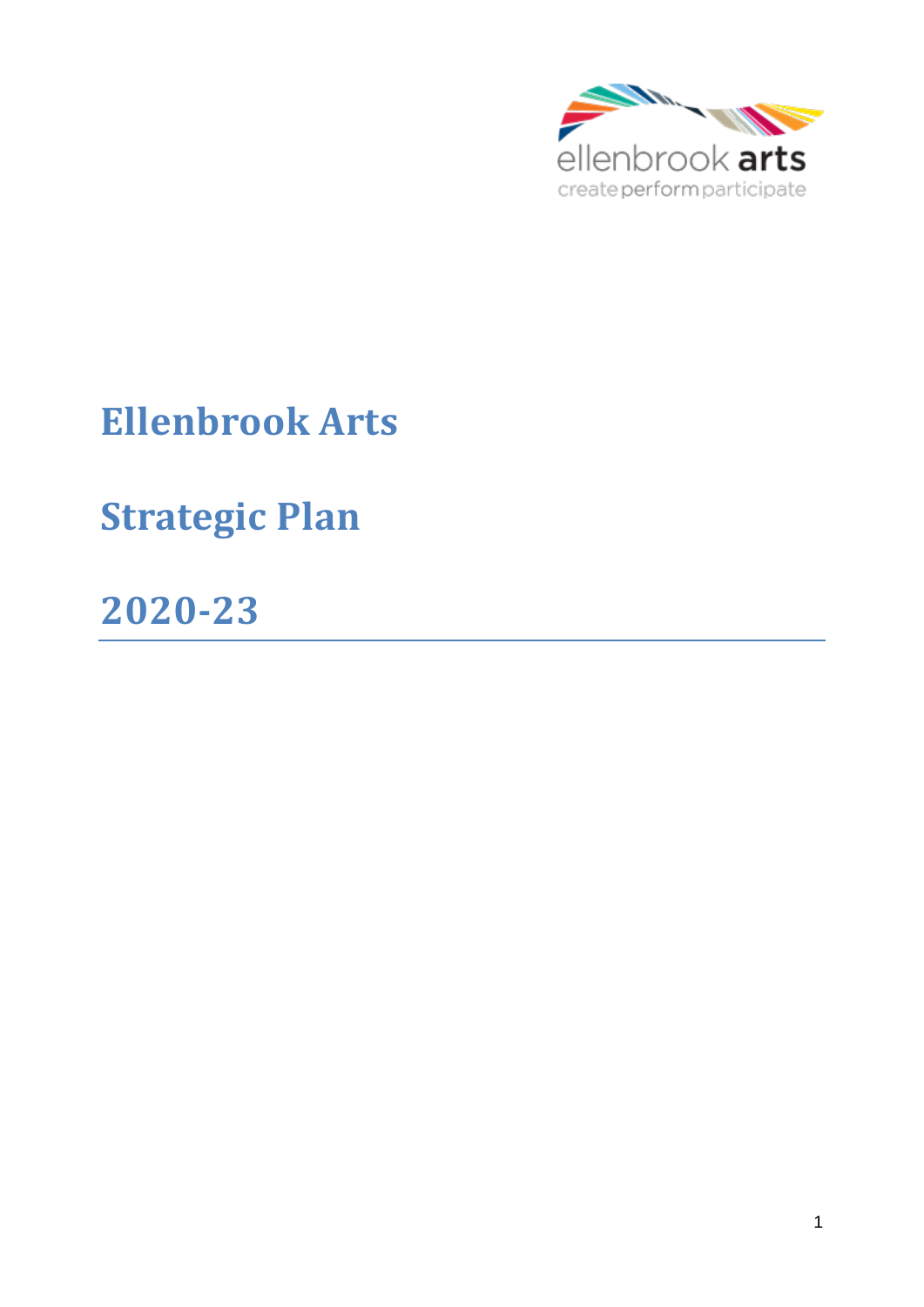### **Contents**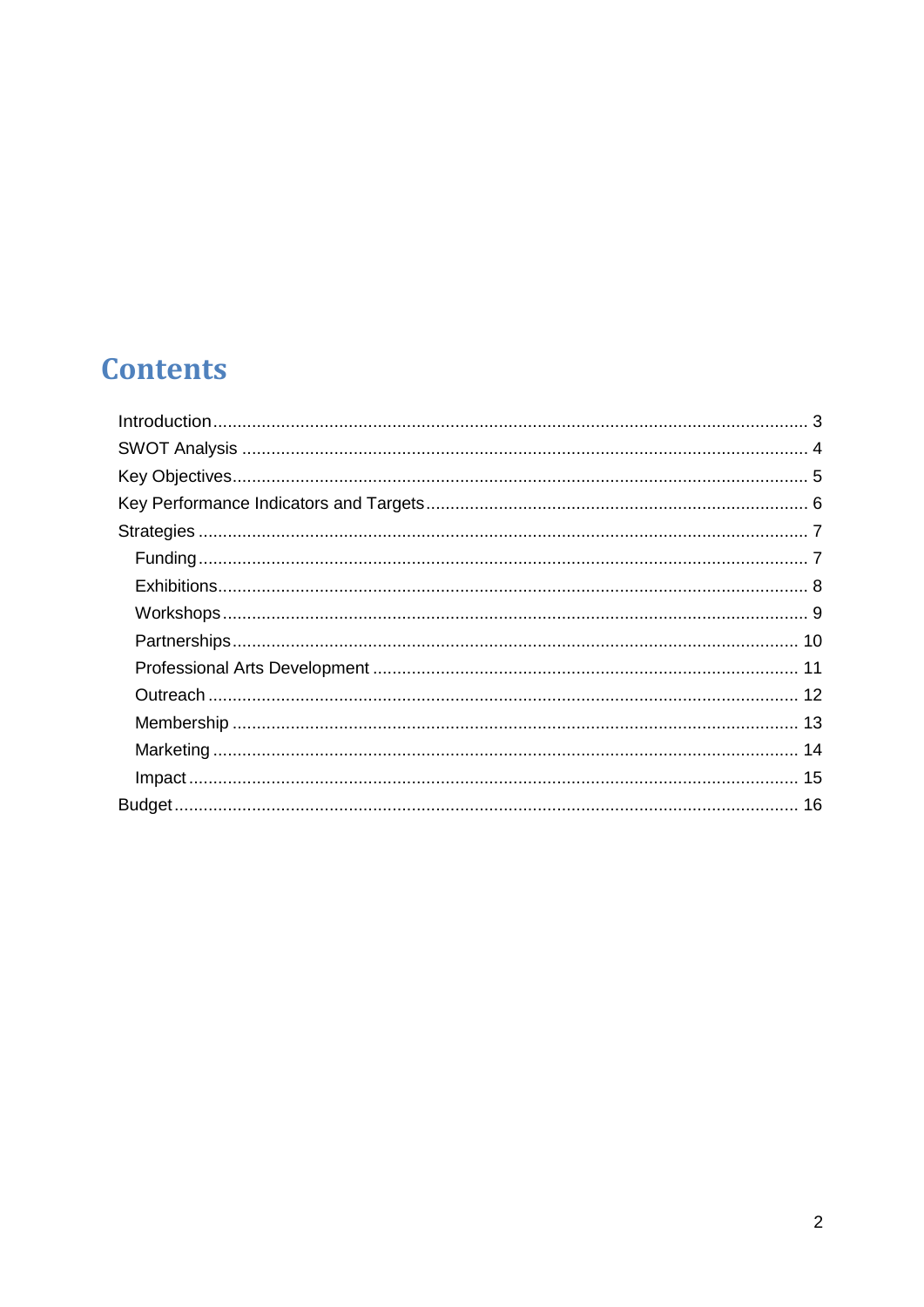### <span id="page-2-0"></span>**Introduction**

#### **Vision**

A community defined by its appreciation of artistic and cultural activities and pursuits.

#### **Mission**

Our mission is to assist in the creation of a diverse, healthy and cohesive community. We will achieve this by facilitating the delivery of quality, engaging arts and cultural experiences across a range of art forms to the Ellenbrook community and surrounding suburbs.

#### **Who we serve**

Ellenbrook Arts primarily serves the Ellenbrook community and surrounding suburbs through the provision of activities and events tailored to all ages and abilities. Ellenbrook Arts facilitates and annual youth program both in schools and in conjunction with the City of Swan Youth Services Team.

#### **Background**

The Ellenbrook Cultural Foundation (ECF) was established in 2002 with the first Strategic Plan completed in 2003. This plan identified that ECF would provide leadership in relation to participation in arts and culture for the Ellenbrook community via the following mechanisms; Development of facilities to accommodate various arts activities, and increasing its reach with the community through arts and culture programming.

In 2006, the ECF established The Gallery at 34 Main Street and the Grapevine Community Arts Space. By 2007 with these critical structures in place the key challenge was for ECF to increase connection with the community. The ECF strategy at this point was to focus on existing infrastructure whilst developing the objective of 'promoting culture and the arts in Ellenbrook. During 2007 the ECF Board examined the title of the organisation and as a result Ellenbrook Cultural Foundation was 're-branded' as Ellenbrook Arts and now trades under this name. While this document will refer to Ellenbrook Cultural Foundation (ECF) as Ellenbrook Arts, ECF remains the appropriate legal title.

Ellenbrook Arts has been funded by LWP / Ellenbrook Management since 2002. In 2020, an agreement was made with the City of Swan for substantial funding that will form the majority of Ellenbrook Arts' operational income for three years, a milestone in Ellenbrook Arts' history.

This strategic plan identifies our key objectives as an organisation and has been developed in conversation with the City of Swan as our major sponsor, with the aim of delivering shared objectives to the Ellenbrook community, in particular in art and culture. At a Council meeting in 2019, the City of Swan recognised Ellenbrook as the secondary cultural hub after Midland and allocated funding to the development of art and culture in Ellenbrook and its surrounding suburbs.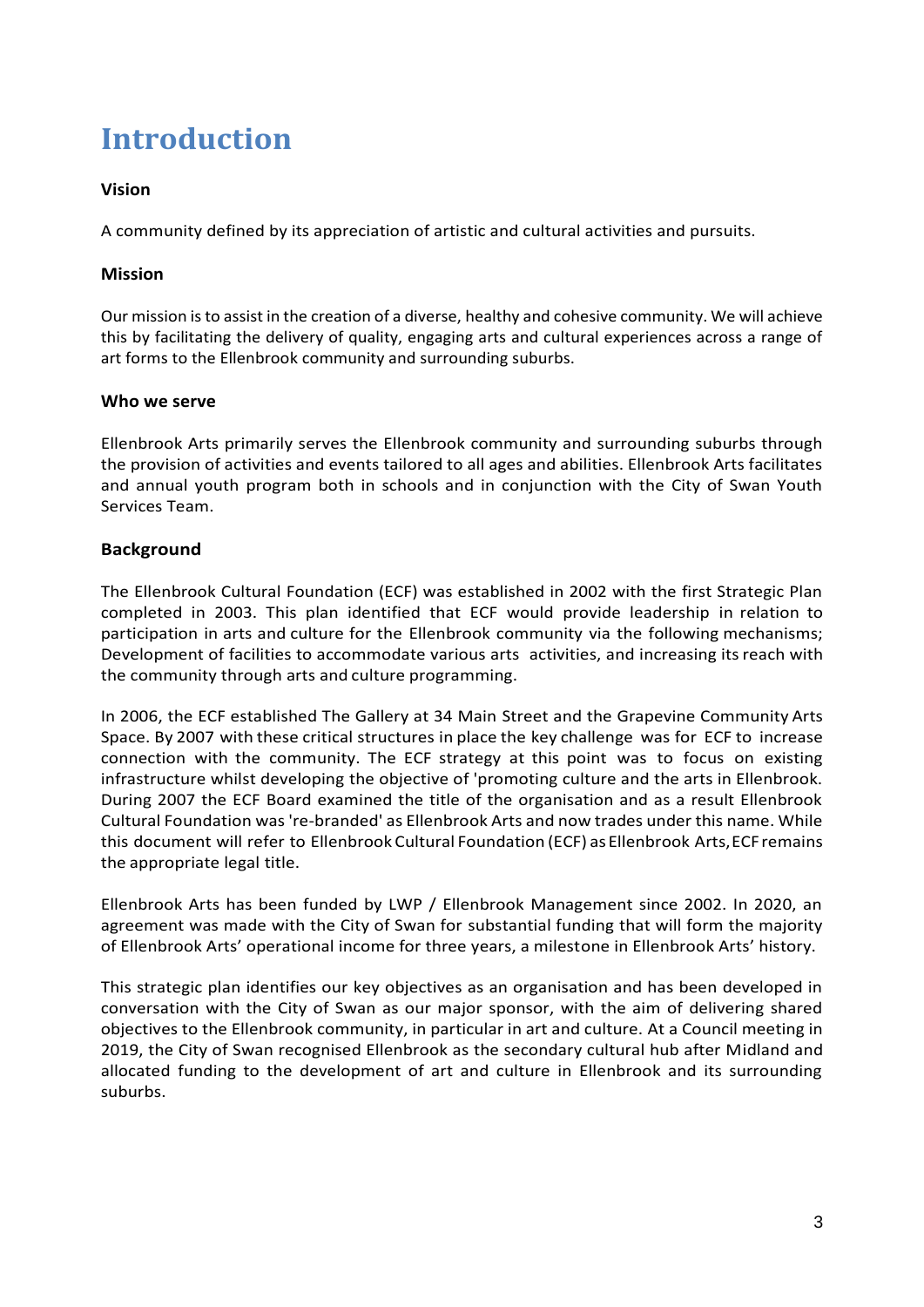# <span id="page-3-0"></span>**SWOT Analysis**

| <b>Strengths</b>                                                                                                                                                                                                                               | Weaknesses                                                                                                                                                    |
|------------------------------------------------------------------------------------------------------------------------------------------------------------------------------------------------------------------------------------------------|---------------------------------------------------------------------------------------------------------------------------------------------------------------|
| Established network in community, established<br>brand, logo and identity, established industry and<br>peer recognition.                                                                                                                       | Small team of staff; one permanent part-time<br>Executive Director, one casual part-time<br>bookkeeper, and one part-time casual<br>administrative officer.   |
| Established relationships with stakeholders,<br>including: City of Swan Youth Services Team, Local<br>Councillors, schools, Ellenbrook Central, Local State<br>and Federal politicians, Local art and culture<br>groups.                       | Dependency on external funding, in a tough<br>economic climate.<br>A fairly limited presence or awareness in the<br>broader community, in comparison to the   |
| Supportive membership base, long-term members<br>and stable membership structure, which continues<br>to grow steadily.                                                                                                                         | population growth of Ellenbrook.<br>Ability to attract new memberships is limited by<br>current resources.                                                    |
| High quality venues, which are well equipped, well<br>situated, and in excellent condition.                                                                                                                                                    | Cost of running the two venues is high, and<br>programs are dependent on venues.                                                                              |
| Gallery attracts quality programming and artists.                                                                                                                                                                                              |                                                                                                                                                               |
| A skilled voluntary Board of Management, a small<br>but appropriately skilled team of staff, and a<br>strong volunteer workforce, with connections to<br>the City's volunteering workforce.                                                    |                                                                                                                                                               |
| Grapevine attracts community groups and is<br>running efficiently.                                                                                                                                                                             |                                                                                                                                                               |
| Cash to hand in the bank account to the value of<br>\$100,000, Assets to the value of \$100,000. An<br>agreement with the City for three year funding to<br>the value of: \$700k over 3yrs. A track record of<br>fiscal responsibility.        |                                                                                                                                                               |
| <b>Opportunities</b>                                                                                                                                                                                                                           | <b>Threats</b>                                                                                                                                                |
| Maximise on growth in the Ellenbrook area including<br>Metronet, and the expansion of the Shopping<br>Centre.                                                                                                                                  | Economic factors are uncertain. The long-term<br>impact of COVID-19 has yet to be determined but<br>has certainly changed the context in which we<br>operate. |
| Nurture mutually beneficial partnerships with<br>stakeholders and likeminded organisations;<br>Mundaring Arts Centre, FRINGE WORLD, PIAF,<br>Writer's Festival, Katherine Susanna Pritchard<br>Writer's Centre, Edith Cowan University, WAAPA, | Loss of funding. External funding, particularly for the<br>arts, is highly competitive and not easily secured in<br>the current economic / political climate. |
| Awesome Festival, DADAA.                                                                                                                                                                                                                       | Loss of venues due to loss of funding (inability to pay<br>rent and / or maintain venues).                                                                    |
| Community grants via the DLGSCI, Lotterywest,<br>Healthway, and the City of Swan.                                                                                                                                                              |                                                                                                                                                               |
| Corporate Sponsorship could be sought via<br>organisations that have a stake in Ellenbrook<br>community wellbeing.                                                                                                                             |                                                                                                                                                               |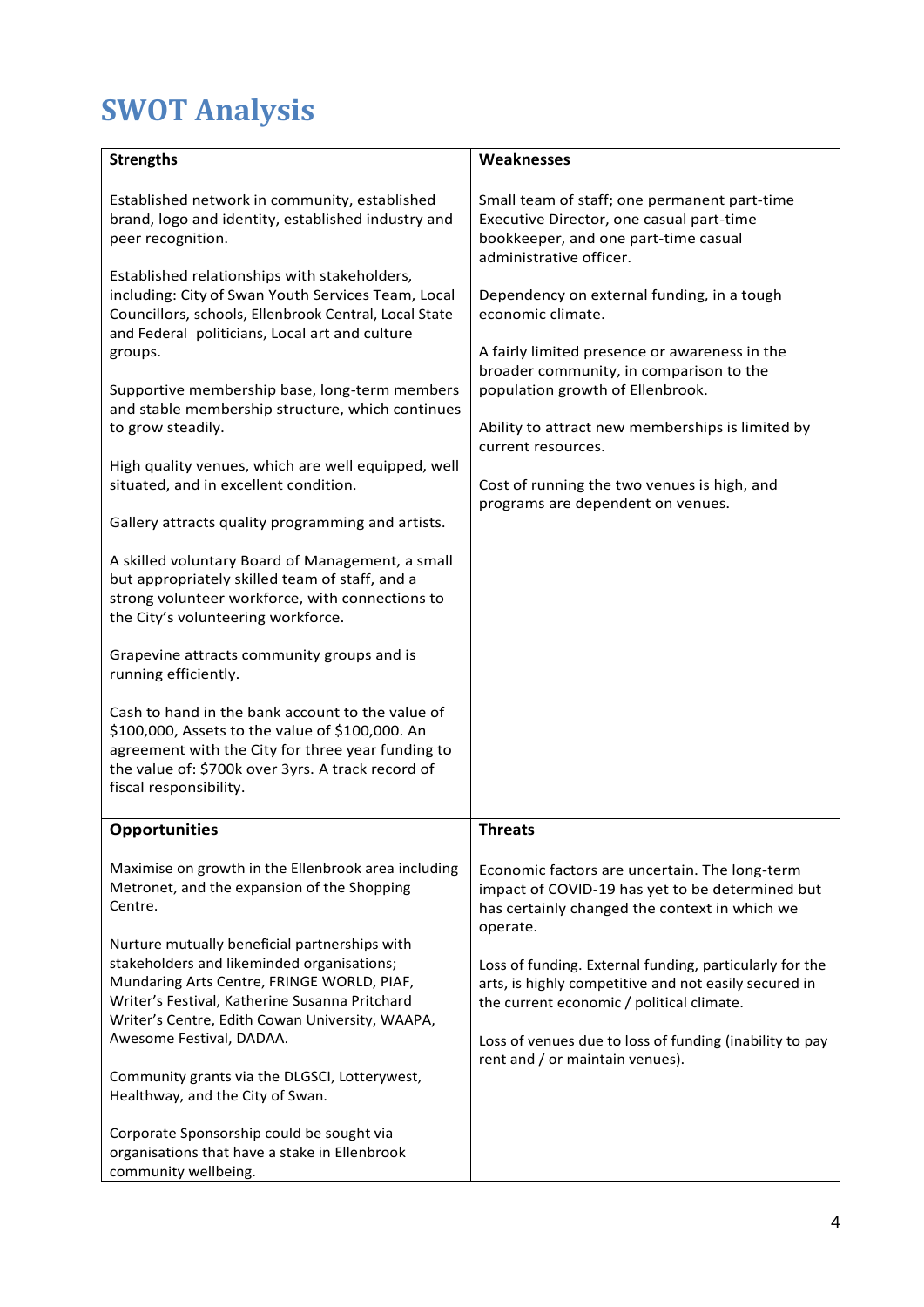### <span id="page-4-0"></span>**Key Objectives**

- 1. **Funding:** Proactively source funding opportunities to increase arts program revenue and demonstrate service sustainability.
- 2. **Exhibitions:** Deliver regular community art exhibitions and the annual City of Swan Art Award.
- 3. **Workshops:** Provide regular workshops, activities or performances which promote arts across the broader community. Programs are to be as accessible and affordable as possible targeting a diverse demographic.
- 4. **Partnerships:** Seek and develop partnerships with government and nongovernment agencies for the purpose of enhancing arts delivery and in agreement with the City, to maximise the activation of the area, ensuring it is a vibrant arts and culture hub.
- 5. **Professional Arts Development:** Provide professional development opportunities for existing and emerging artists to assist with building a local City of Swan arts network and ensuring a sustainable arts industry.
- 6. **Outreach:** Provide outreach programs which and services to communities outside of the Ellenbrook region.
- 7. **Membership:** Develop and maintain an active arts membership database and engage the membership to seek feedback.
- 8. **Marketing:** Proactively promote arts and culture activities through a variety of contemporary marketing channels.
- 9. **Impact:** The delivery of art programs has a positive impact on participants and improves community wellbeing.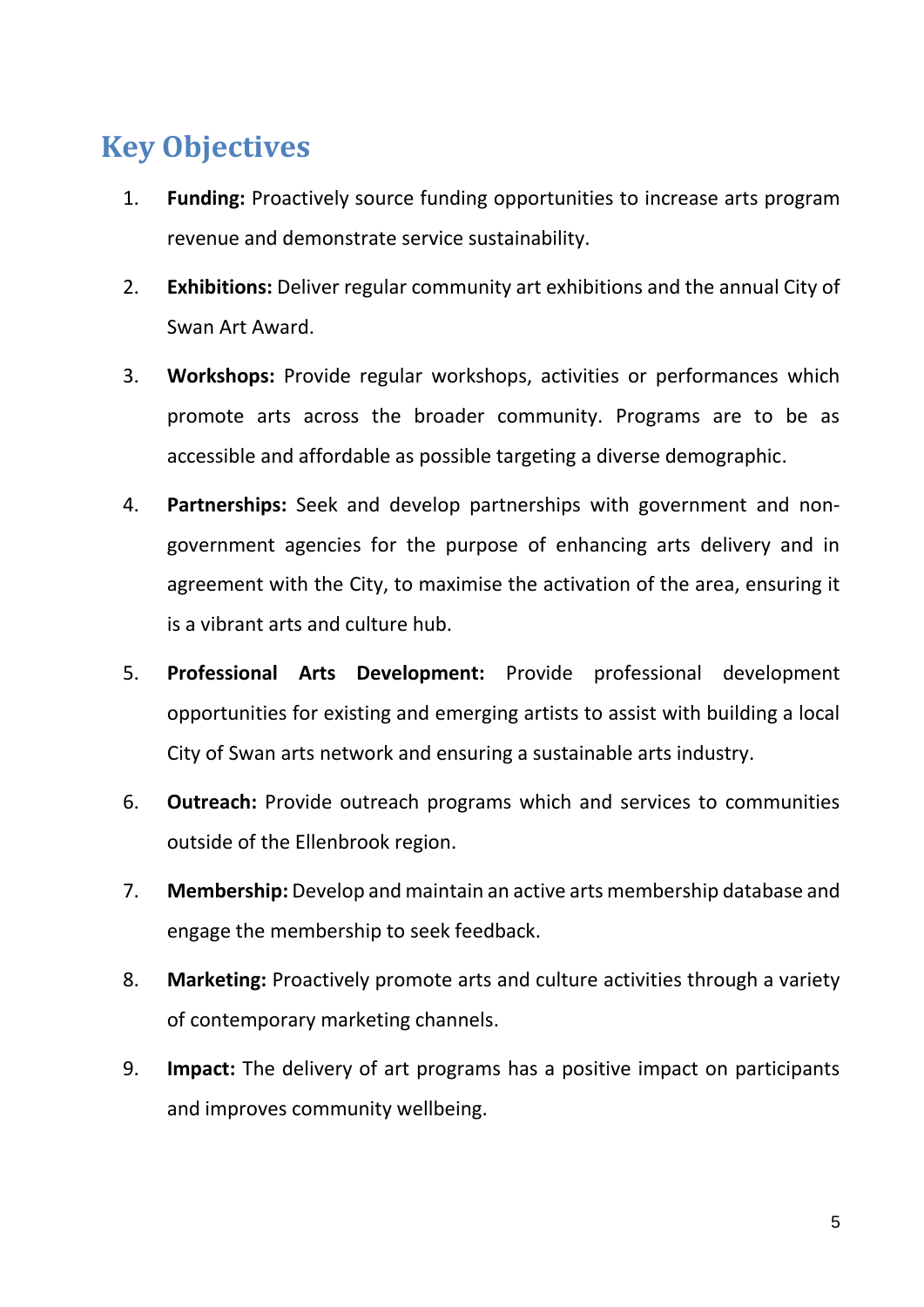## <span id="page-5-0"></span>**Key Performance Indicators and Targets**

| <b>Objective</b> | <b>Measure</b>                                                                     | <b>Targets</b>                                       |
|------------------|------------------------------------------------------------------------------------|------------------------------------------------------|
| Funding          | # of grants successfully obtained                                                  | 20% - 25% of total revenue is attained               |
|                  | Additional funding and in-kind support<br>attained through business and supporting | from sources outside of City of Swan.                |
|                  | organisations.                                                                     | Demonstrate an increased level of                    |
|                  |                                                                                    | revenue generation over three years.                 |
| Exhibitions      | # of annual exhibitions                                                            | 10 art exhibitions held/annum                        |
|                  | # of visitors at art exhibitions                                                   | 1000 visitors at art exhibitions/annum               |
|                  | # of visitors at Art Award                                                         | 700 visitors at the annual City of Swan<br>Art Award |
|                  | % of visitors who are first time attendees                                         | 15% of all visitors are first time                   |
|                  |                                                                                    | attendees.                                           |
| Workshops        | # of art workshops delivered.                                                      | 20 art workshops delivered/annum                     |
|                  | # of participants at art workshops.                                                |                                                      |
|                  | # of activities that are affordable to attend.                                     | 200 participants at art                              |
|                  | # of activities targeting diverse groups.                                          | workshops/annum                                      |
| Partnerships     | # of community partnerships delivered.                                             | 5 partnerships delivered/annum                       |
|                  | # of partnership programs and activities                                           | (including outside the centre)                       |
|                  | delivered outside the centre.                                                      |                                                      |
| Development      | # of arts development workshops held.                                              | 10 arts development workshops                        |
|                  | # of artists involved in the annual Open                                           | held/annum                                           |
|                  | Studios program.                                                                   | 20 artists involved in the annual Open               |
|                  |                                                                                    | Studios program.                                     |
| Outreach         | # of programs, events and activities held<br>outside of the Ellenbrook region.     | 5 outreach programs held/annum                       |
| Membership       | # of financial members                                                             | 20% increase in membership annually.                 |
|                  | # of engagement opportunities with<br>membership.                                  |                                                      |
| Marketing        | # of marketing opportunities undertaken                                            | 30% increase in subscribers to                       |
|                  | # of marketing opportunities shared on                                             | newsletter annually.                                 |
|                  | City channels.                                                                     |                                                      |
| Impact           | % of participants reporting improved                                               | 70% of participants reporting increased              |
|                  | community connections.                                                             | community connections.                               |
|                  | % of participants reporting they feel a                                            | 70% of participants report a greater                 |
|                  | greater sense of wellbeing.                                                        | sense of wellbeing.                                  |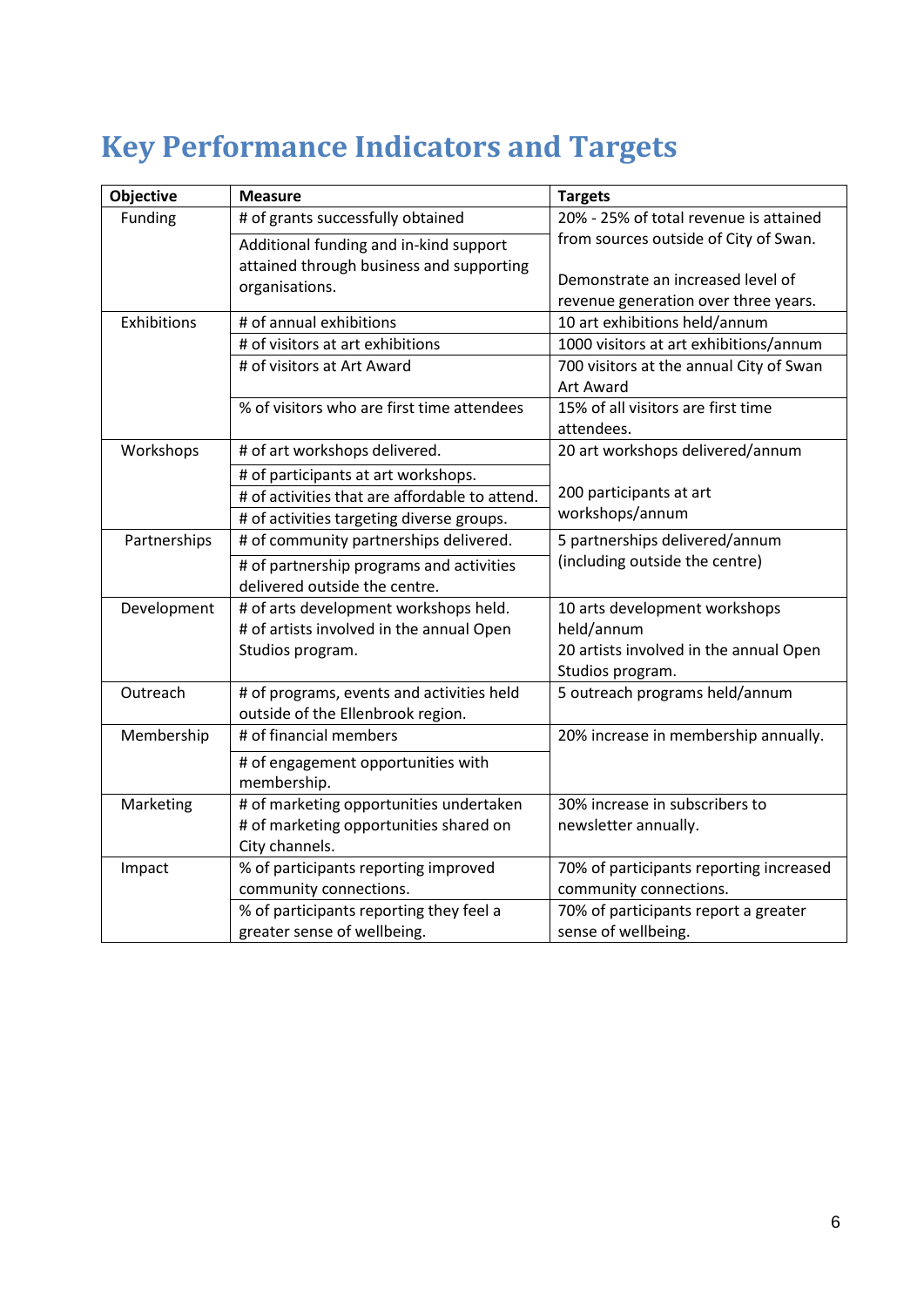### <span id="page-6-0"></span>**Strategies**

#### **Key Funding**

<span id="page-6-1"></span>*Proactively source funding opportunities to increase arts program revenue and demonstrate service sustainability.*

| <b>Targets</b>    | 20% - 25% of total revenue is attained from sources outside of City of Swan.<br>$\bullet$<br>Demonstrate an increased level of revenue generation over three years.<br>$\bullet$            |
|-------------------|---------------------------------------------------------------------------------------------------------------------------------------------------------------------------------------------|
| <b>Strategies</b> | Grants: research and apply for grants from funding bodies, eg:<br>Lotterywest<br>٠<br>Healthway<br>$\bullet$<br>Department of Local Government, Sports and Cultural Industries<br>$\bullet$ |
|                   | Sponsorship<br>Pursue sponsorship opportunities from local businesses and corporate sector<br>Donations:                                                                                    |
|                   | Develop a structure for donations<br>٠<br>Promote and encourage donations<br>٠<br><b>Other sources:</b>                                                                                     |
|                   | Artwork Sales and gallery commission<br>٠<br>Memberships<br>٠<br><b>Workshop Fees</b><br>٠<br>Fundraisers<br>٠<br><b>Grapevine Hire</b><br>Gallery hire                                     |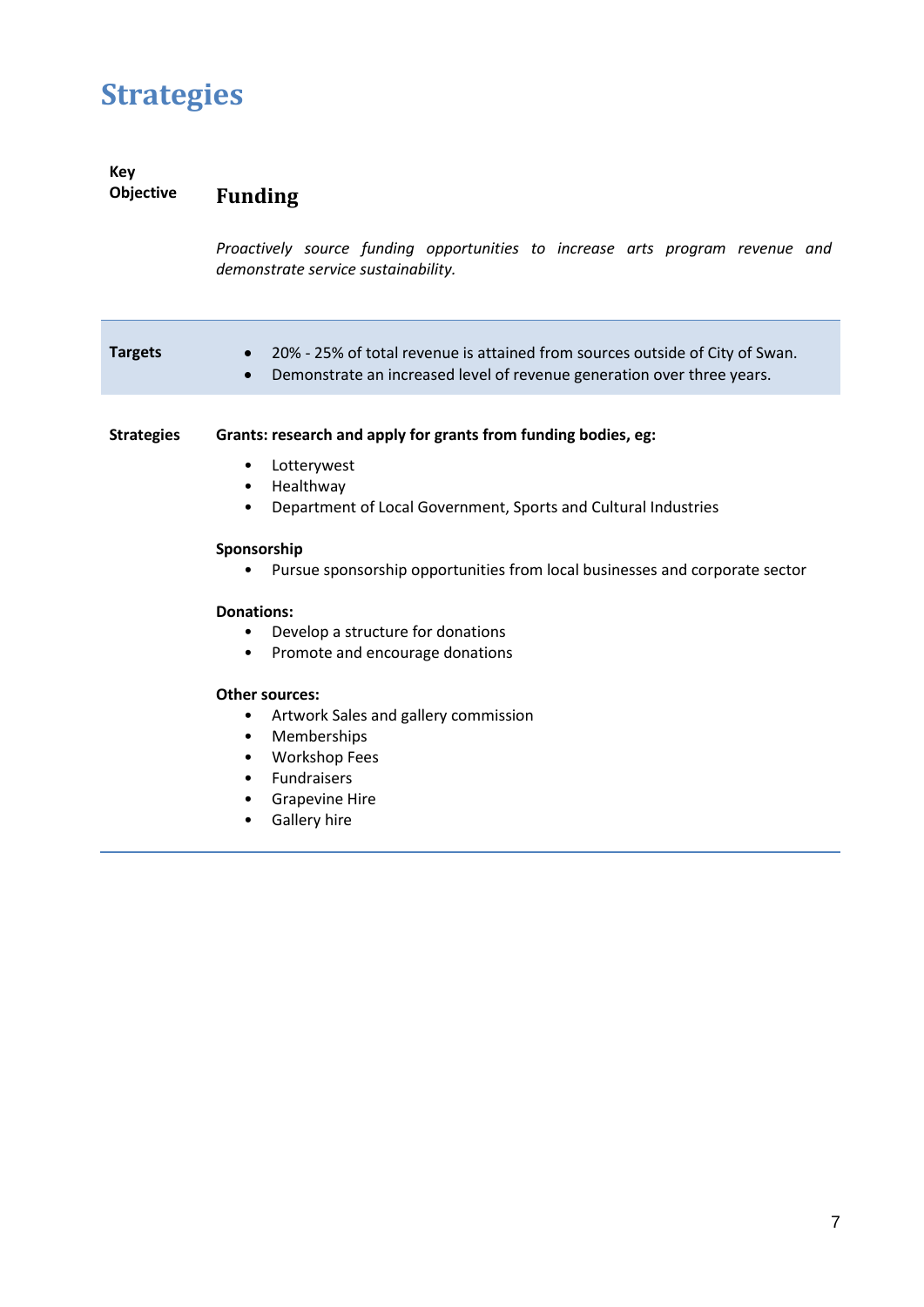**Key Exhibitions** 

| <b>Targets</b>    | 10 art exhibitions held/annum<br>1000 visitors at art exhibitions/annum<br>700 visitors at the annual City of Swan Art Award<br>15% of all visitors are first time attendees   |
|-------------------|--------------------------------------------------------------------------------------------------------------------------------------------------------------------------------|
| <b>Strategies</b> | Provide a diverse annual program showcasing local artists/art groups<br>as well as those from around Western Australia and nationally.                                         |
|                   | Regularly promote The Gallery as an exhibition space in key artist-<br>oriented publications as well as locally and via relevant Facebook<br>groups and partner organisations. |
|                   | Promote the gallery for hire for groups and solo artists                                                                                                                       |
|                   | Ensure effective marketing and audience details are captured                                                                                                                   |

<span id="page-7-0"></span>*Deliver regular community art exhibitions and the annual City of Swan Art Award.*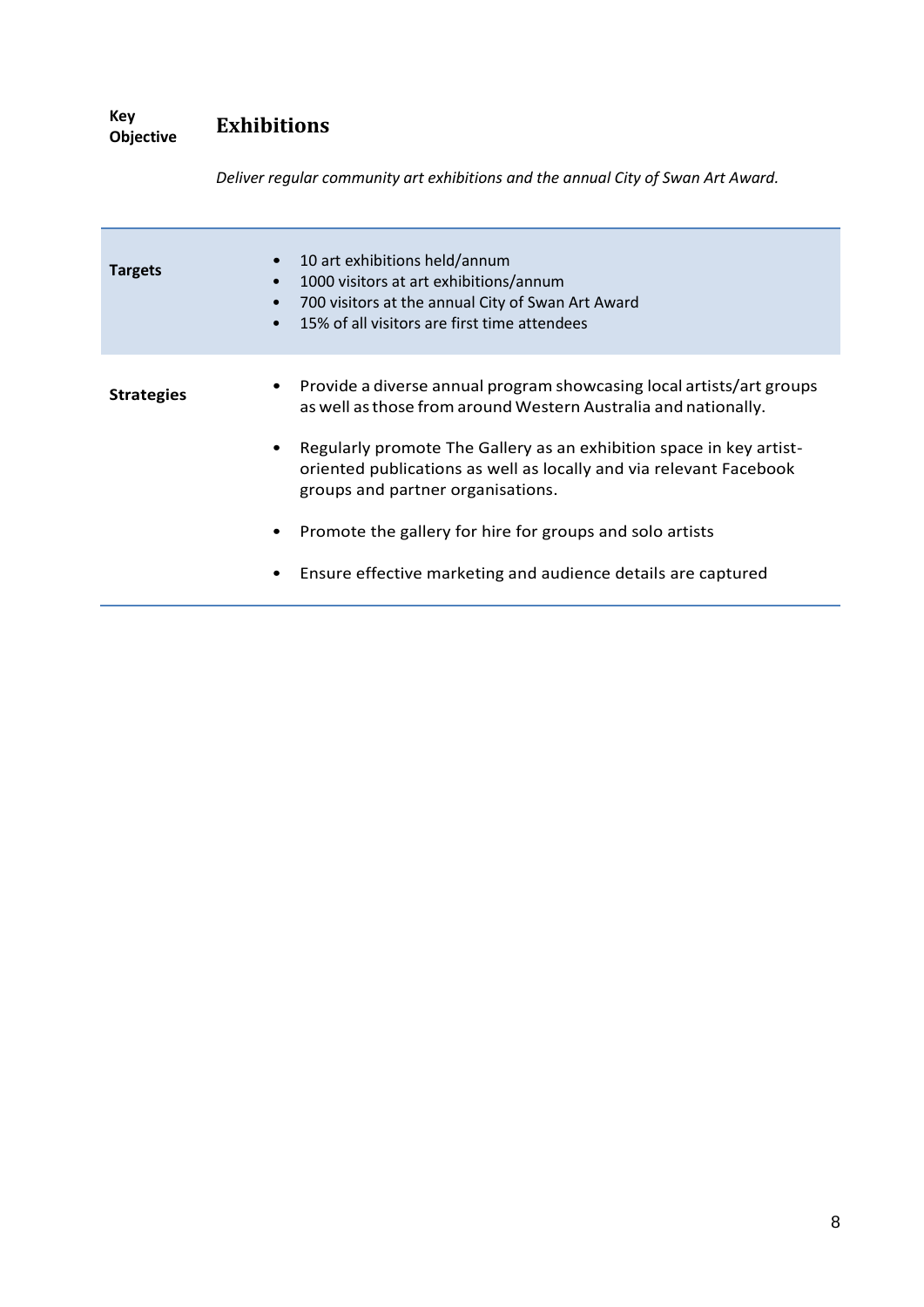<span id="page-8-0"></span>

| Key<br>Objective  | <b>Workshops</b>                                                                                                                                                                                          |
|-------------------|-----------------------------------------------------------------------------------------------------------------------------------------------------------------------------------------------------------|
|                   | Provide regular workshops, activities or performances which promote arts across the<br>broader community. Programs are to be as accessible and affordable as possible<br>targeting a diverse demographic. |
| <b>Targets</b>    | 20 art workshops delivered/annum<br>200 participants at art workshops/annum                                                                                                                               |
| <b>Strategies</b> | Coordinate the delivery of relevant and appropriately priced workshops<br>٠                                                                                                                               |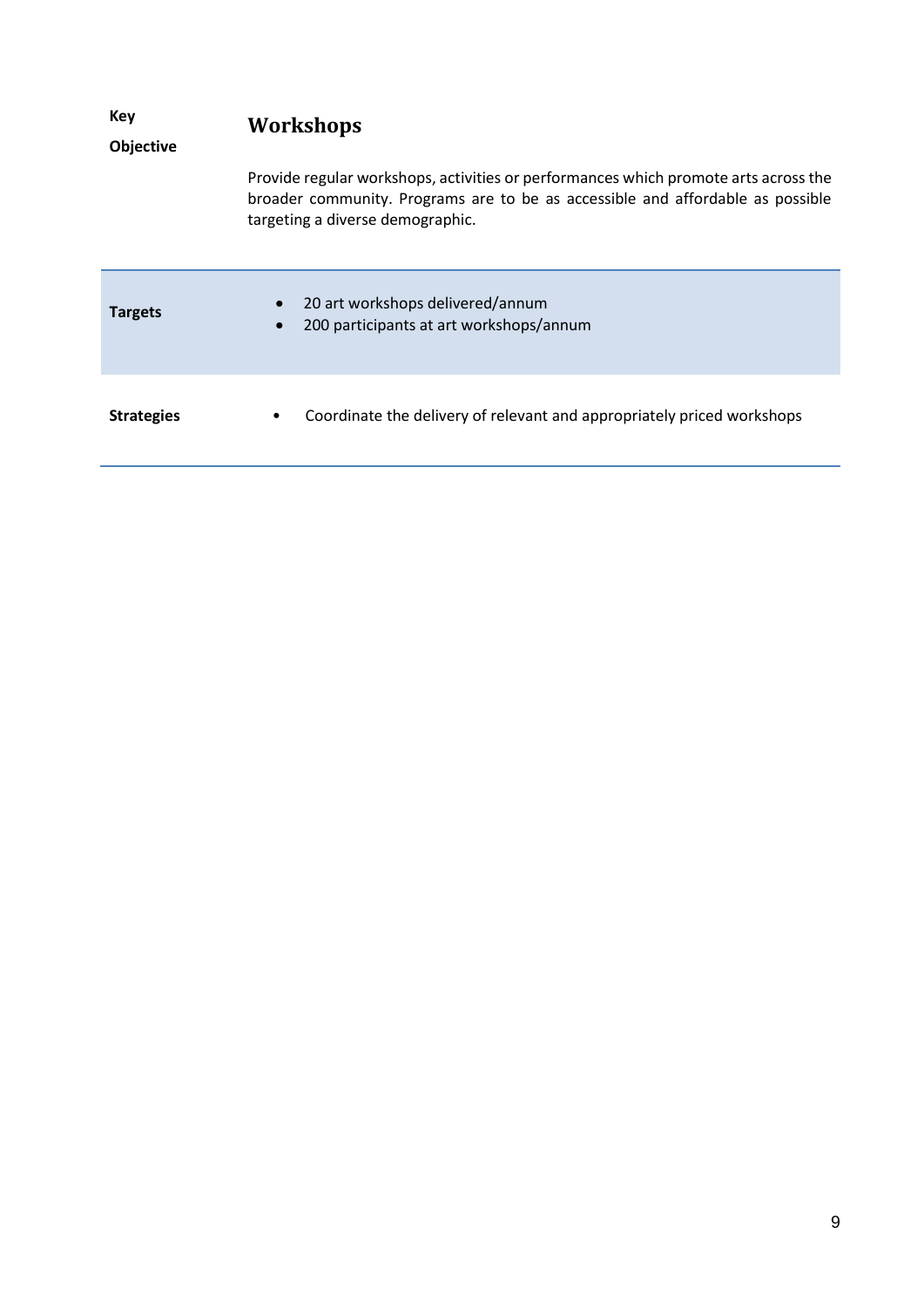<span id="page-9-0"></span>

| Key<br><b>Objective</b> | <b>Partnerships</b>                                                                                                                                                                                                                               |
|-------------------------|---------------------------------------------------------------------------------------------------------------------------------------------------------------------------------------------------------------------------------------------------|
|                         | Seek and develop partnerships with government and non-government agencies for<br>the purpose of enhancing arts delivery and in agreement with the City, to maximise<br>the activation of the area, ensuring it is a vibrant arts and culture hub. |
| <b>Targets</b>          | 5 partnerships delivered/annum (including outside the centre)                                                                                                                                                                                     |
| <b>Strategies</b>       | Explore and identify potential partnerships with major art organisations                                                                                                                                                                          |
|                         | Explore and identify potential partnerships with local arts and cultural groups, eg:                                                                                                                                                              |
|                         | Sister Project<br>٠<br>Ellenbrook Mile<br>$\bullet$                                                                                                                                                                                               |
|                         | Christmas Pageant<br>$\bullet$<br><b>Ellenbrook Community Collective</b><br>٠                                                                                                                                                                     |
|                         | City of Swan Youth Services<br>٠                                                                                                                                                                                                                  |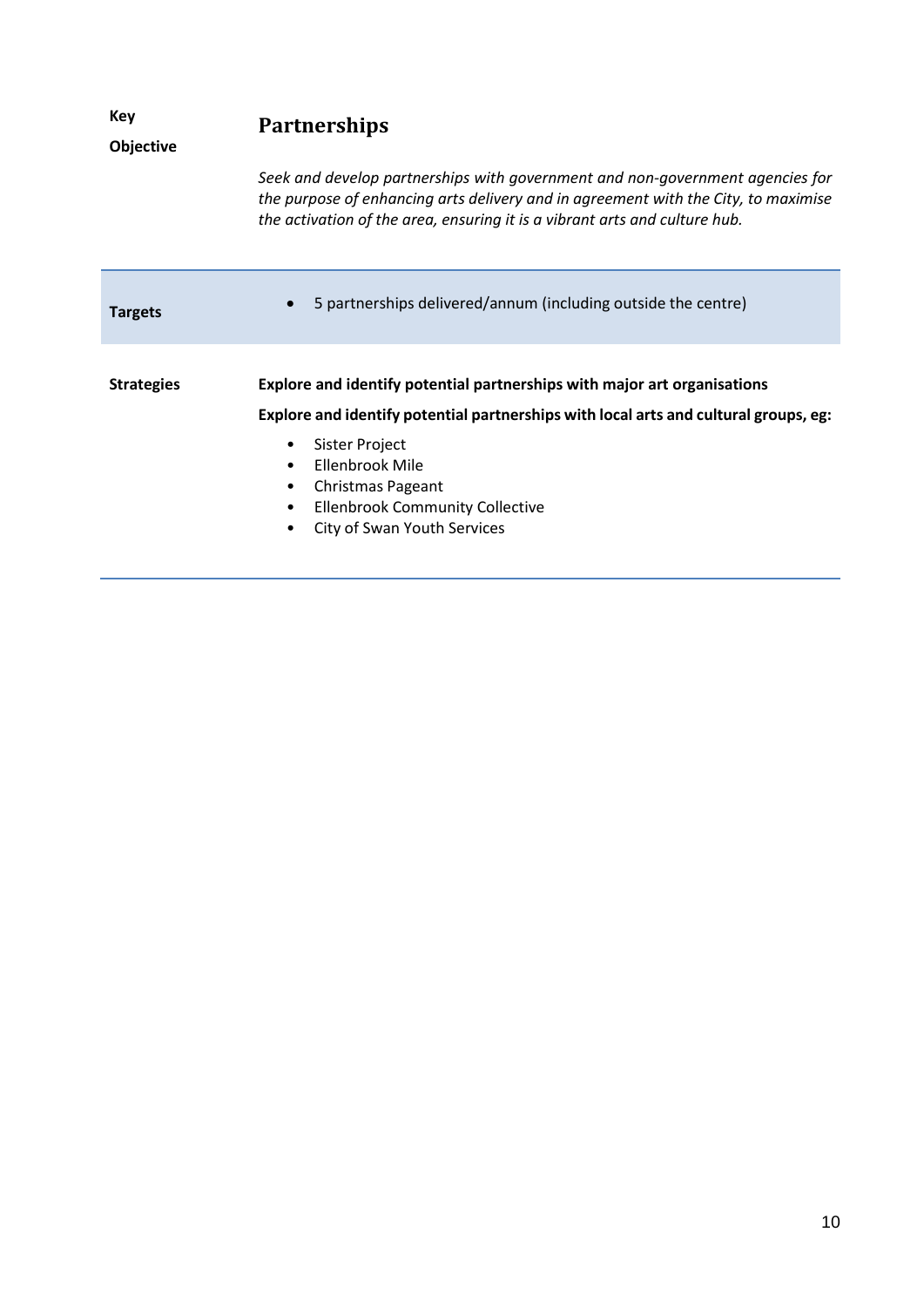<span id="page-10-0"></span>

| Key<br><b>Objective</b> | <b>Professional Arts Development</b>                                                                                                                                                                                                                         |
|-------------------------|--------------------------------------------------------------------------------------------------------------------------------------------------------------------------------------------------------------------------------------------------------------|
|                         | Provide professional development opportunities for existing and emerging artists to<br>assist with building a local City of Swan arts network and ensuring a sustainable arts<br>industry.                                                                   |
| <b>Targets</b>          | 10 arts development workshops held/annum<br>20 artists involved in the annual Open Studios program.                                                                                                                                                          |
| <b>Strategies</b>       | Coordinate a series of relevant professional development opportunities<br>for artists and arts professionals, centred around the exhibition program<br>(ie. 1 x PD opportunity per exhibition).<br>Continue to nurture and develop the Open Studios program. |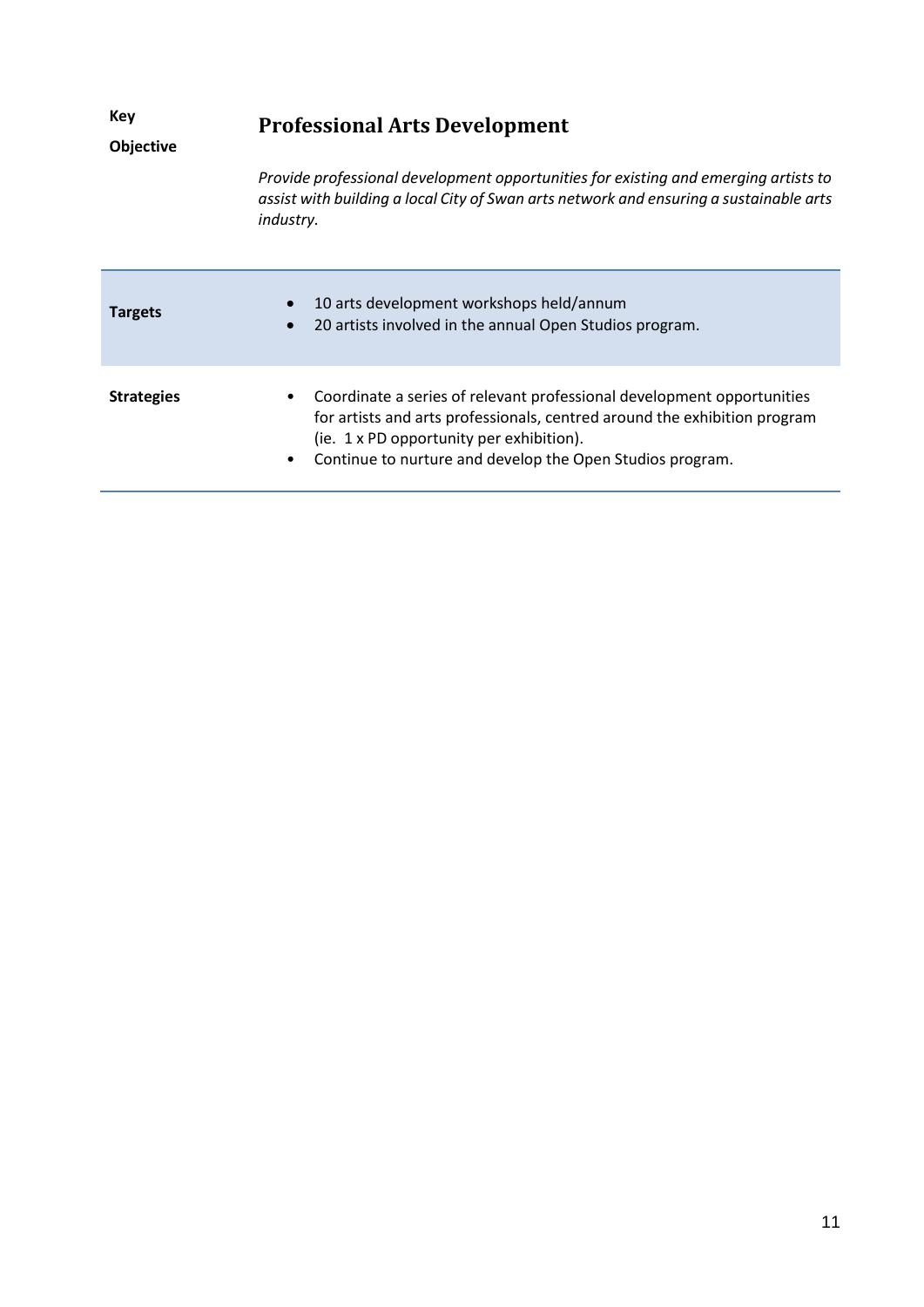<span id="page-11-0"></span>

| <b>Key</b><br>Objective | <b>Outreach</b>                                                                                                                                                                                                                                                                                                                                                              |
|-------------------------|------------------------------------------------------------------------------------------------------------------------------------------------------------------------------------------------------------------------------------------------------------------------------------------------------------------------------------------------------------------------------|
|                         | Provide outreach programs which and services to communities outside of the<br>Ellenbrook region.                                                                                                                                                                                                                                                                             |
| <b>Target</b>           | 5 outreach programs held/annum<br>$\bullet$                                                                                                                                                                                                                                                                                                                                  |
| <b>Strategy</b>         | Develop program around the Indian Ocean Craft Triennial (September,<br>$\bullet$<br>2021)<br>School liaison<br>$\bullet$<br>Define which 5 x suburbs to focus on<br>$\bullet$<br>Coordinate and deliver programming to the identified areas<br>$\bullet$                                                                                                                     |
|                         | <b>Primary Schools</b>                                                                                                                                                                                                                                                                                                                                                       |
|                         | Arbor Grove, Charlottes Vineyard<br>$\bullet$<br>Ellen Stirling, Coolamon<br>$\bullet$<br>Ellenbrook Christian College, The Bridges<br>$\bullet$<br>Ellenbrook Primary School, Woodlake<br>$\bullet$<br><b>Malvern Springs Primary</b><br>$\bullet$<br>St Helena's, Woodlake<br>$\bullet$<br>Swan Valley Anglican, Aveley<br>$\bullet$<br>Aveley Primary School, Aveley<br>٠ |
|                         | <b>High Schools</b>                                                                                                                                                                                                                                                                                                                                                          |
|                         | Ellenbrook Christian College (K-12)<br>$\bullet$<br>Ellenbrook Secondary College (7-12)<br>$\bullet$<br>Holy Cross College (K-12)<br>$\bullet$<br>Swan Valley Anglican Community School (Aveley, K-12)<br>$\bullet$<br>Aveley Secondary College (Aveley, 7-12)<br>$\bullet$                                                                                                  |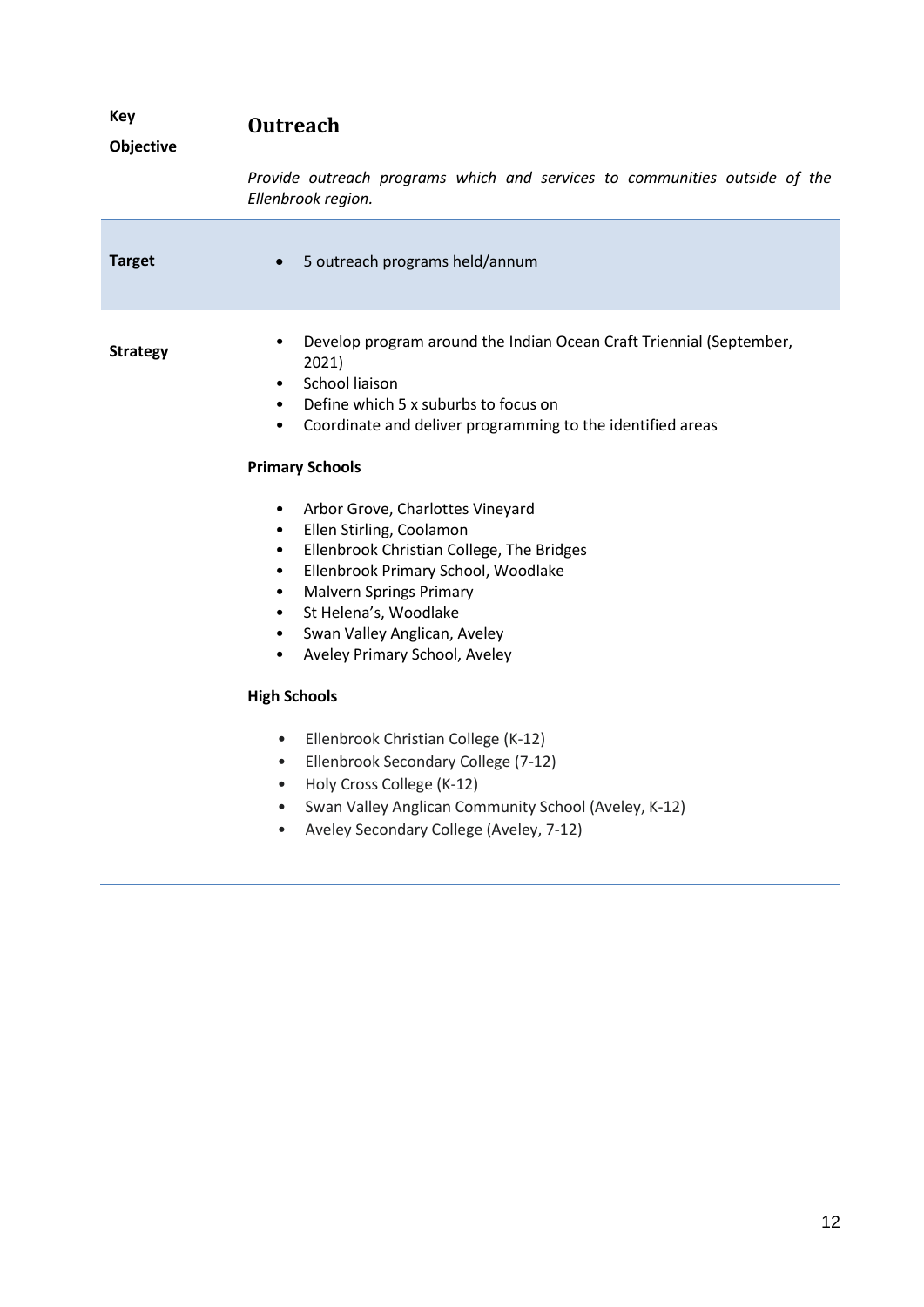<span id="page-12-0"></span>

| Key<br>Objective<br><b>Targets</b> | <b>Membership</b>                                                                                                                                                                                                                                                                          |  |  |
|------------------------------------|--------------------------------------------------------------------------------------------------------------------------------------------------------------------------------------------------------------------------------------------------------------------------------------------|--|--|
|                                    | Develop and maintain an active arts membership database and engage the<br>membership to seek feedback.                                                                                                                                                                                     |  |  |
|                                    | 20% increase in membership annually<br>$\bullet$<br>Increase Membership from 155 to 190 by the end of the FY 2021<br>$\bullet$<br>Increase Membership from 190 to 230 by the end of the FY 2022<br>$\bullet$<br>Increase Membership from 230 to 276 by the end of the FY 2022<br>$\bullet$ |  |  |
| <b>Strategy</b>                    | Develop new memberships via marketing<br>٠<br>Build memberships into all programming, so that members get discon-<br>٠<br>and benefits on other services, ie. Grapevine hire, workshop fees, e                                                                                             |  |  |

- discounts<br>es, etc and benefits on other services, ie. Grapevine hire, workshop fees, etc • Promote the membership via fundraisers and events • Encourage new memberships at all events • Maintain the membership database and ensure its effective
	- administration • Public the Quarterly newsletter, members can advertise and promote via this
	- Ensure that memberships are updated prior to each AGM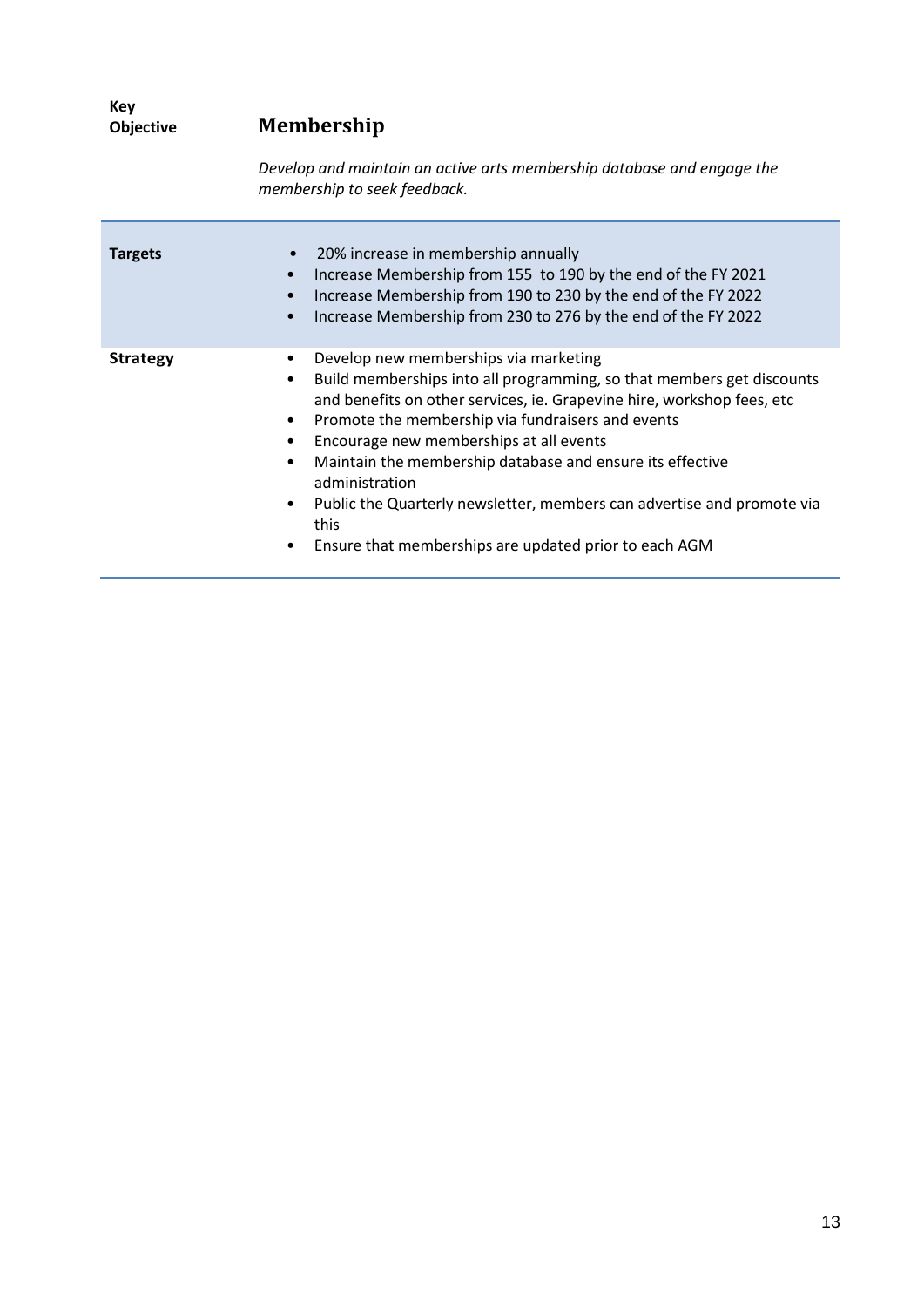<span id="page-13-0"></span>

| Key<br>Objective | <b>Marketing</b>                                                                                                                                                                                                                                                                                                                                                                                                                                                                                                                                                                                                                                                                                                                                                                                                                                                                                                                                                                                                                |  |
|------------------|---------------------------------------------------------------------------------------------------------------------------------------------------------------------------------------------------------------------------------------------------------------------------------------------------------------------------------------------------------------------------------------------------------------------------------------------------------------------------------------------------------------------------------------------------------------------------------------------------------------------------------------------------------------------------------------------------------------------------------------------------------------------------------------------------------------------------------------------------------------------------------------------------------------------------------------------------------------------------------------------------------------------------------|--|
|                  | Proactively promote arts and culture activities through a variety of contemporary<br>marketing channels.                                                                                                                                                                                                                                                                                                                                                                                                                                                                                                                                                                                                                                                                                                                                                                                                                                                                                                                        |  |
| <b>Targets</b>   | 30% increase in subscribers to newsletter annually                                                                                                                                                                                                                                                                                                                                                                                                                                                                                                                                                                                                                                                                                                                                                                                                                                                                                                                                                                              |  |
| <b>Strategy</b>  | <b>Distribution</b><br>Western Australian newspaper, Saturday arts listing<br>$\bullet$<br>Poster Girls flyer and poster displays in Ellenbrook, Midland and Bullsbrook<br>$\bullet$<br>Artsource newsletter<br>$\bullet$<br><b>Artist Chronicle</b><br>٠<br>Quartlery targeted Ellenbrook Arts newsletter<br>٠<br>Bi-monthly advertising in the GalleriesWest newsletter (WA and National<br>٠<br>reach)<br>City of Swan community newsletters<br>٠<br>Facebook<br>$\bullet$<br>Digital display at Ellenbrook Central<br>$\bullet$<br>Flyers and posters at suburban shopping centres<br>$\bullet$<br>Ellenbrook radio<br>$\bullet$<br>RTRfm community radio<br>٠<br>Occasional listings / ads (depending on scale and budget of project)<br>Scoop Online<br>٠<br>What's On In Perth<br>$\bullet$<br><b>Destination Perth</b><br>$\bullet$<br>Out in Perth<br>$\bullet$<br>Adverts in selected arts publications, as required<br>٠<br>Darlington Review<br><b>NAVA</b><br>Artlink<br><b>FRINGE WORLD</b><br><b>Focus Areas</b> |  |
|                  | Aveley, The Vines, Henley Brook<br>٠<br>Bullsbrook<br>$\bullet$<br>Wanneroo, Joondalup<br>٠<br>Maylands, Bayswater, Bassendean<br>٠<br>Guildford<br>$\bullet$<br>Kalamunda<br>$\bullet$<br>Darlington, Mundaring<br>Chittering, Gidgegannup<br>Fremantle                                                                                                                                                                                                                                                                                                                                                                                                                                                                                                                                                                                                                                                                                                                                                                        |  |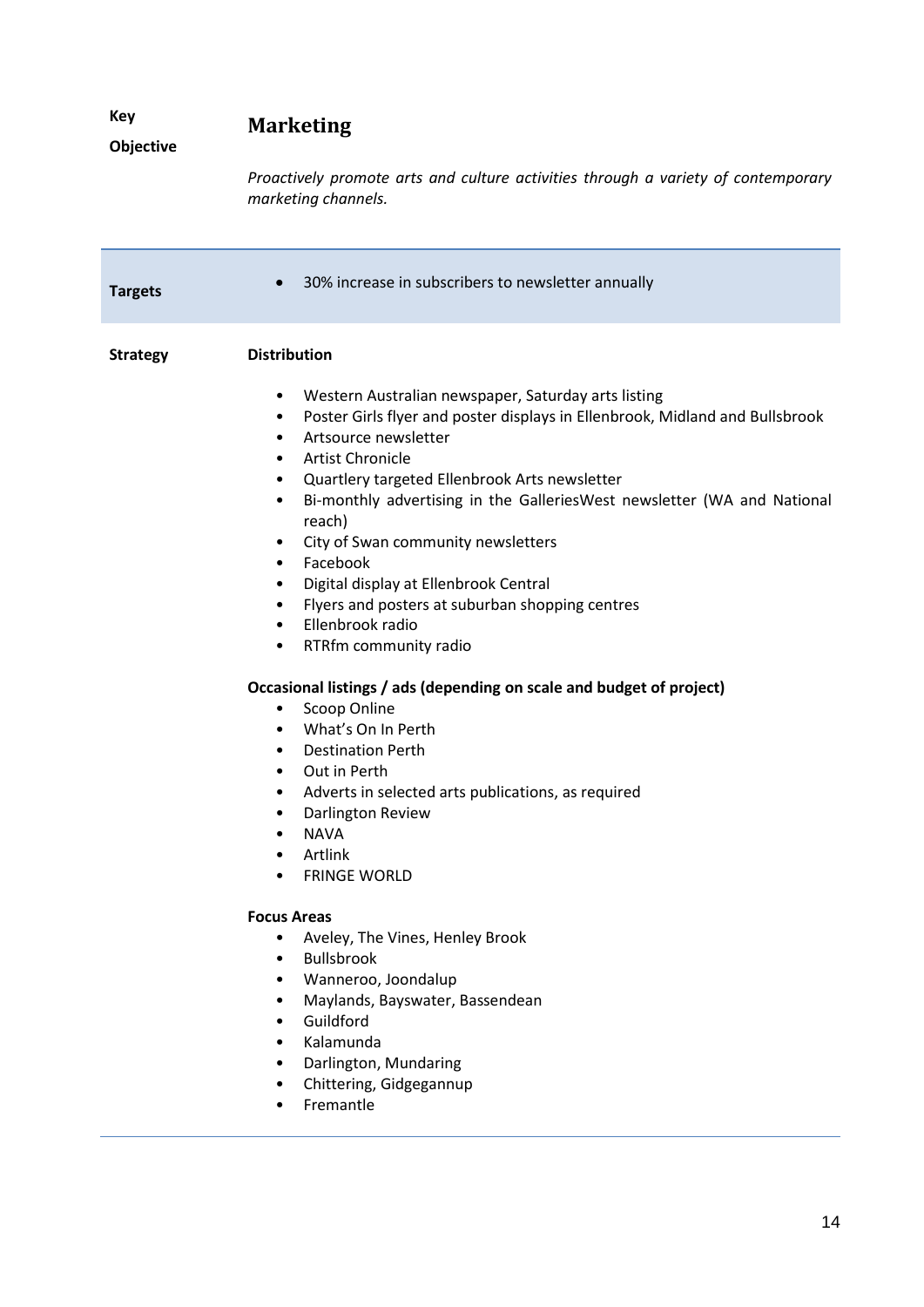<span id="page-14-1"></span><span id="page-14-0"></span>

| Key                |                                                                                                                                                                                        |
|--------------------|----------------------------------------------------------------------------------------------------------------------------------------------------------------------------------------|
| <b>Objective</b>   | Impact                                                                                                                                                                                 |
|                    | The delivery of art programs has a positive impact on participants and improves<br>community wellbeing.                                                                                |
| Targets:           | 70% of participants reporting increased community connections<br>70% of participants report a greater sense of wellbeing                                                               |
| <b>Strategies:</b> | Use the City of Swan Culture Counts app<br>٠<br>Survey Monkey – develop a simple, short survey that will capture visitor<br>٠<br>experience<br>Survey people after events<br>$\bullet$ |
|                    |                                                                                                                                                                                        |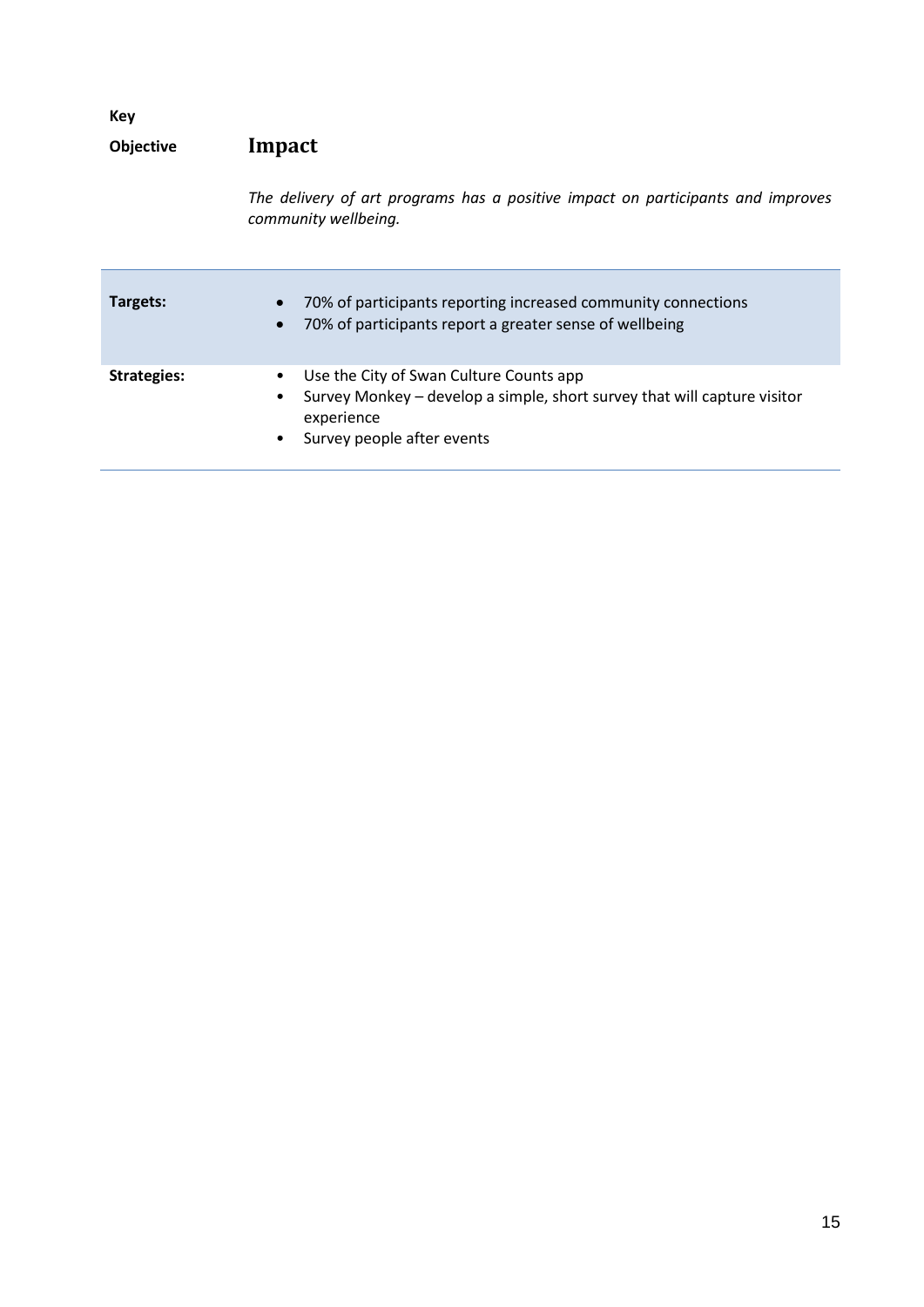## **Budget**

| <b>PROPOSED BUDGET</b>            | 2020-21 | 2021-22 | 2022-23     |
|-----------------------------------|---------|---------|-------------|
| <b>INCOME</b>                     |         |         |             |
| City of Swan grant                | 200,000 | 250,000 | 250,000     |
| <b>Grapevine Hire</b>             | 20,000  | 20,000  | 20,000      |
| Memberships                       | 2,000   | 2,000   | 2,000       |
| <b>Gallery Hire</b>               | 8,000   | 8,000   | 8,000       |
| Sponsorship / donations / grants  | 20,000  | 20,000  | 20,000      |
|                                   | 250,000 | 300,000 | 300,000     |
| <b>EXPENDITURE</b>                |         |         |             |
| Payroll costs                     | 100,000 | 100,000 | 100,000     |
| Rent and outgoings                | 70,000  | 70,000  | 70,000      |
| <b>Utilities</b>                  | 20,000  | 20,000  | 20,000      |
| Building maintenance and cleaning | 2,000   | 2,000   | 2,000       |
| Gallery general maintenance       | 5,000   | 5,000   | 5,000       |
| Grapevine general maintenance     | 8,000   | 8,000   | 8,000       |
| Insurance                         | 10,000  | 10,000  | 10,000      |
| General                           | 4,000   | 4,000   | 4,000       |
| Memberships and subscriptions     | 2,000   | 2,000   | 2,000       |
| Audit fees                        | 3,000   | 3,000   | 3,000       |
| Advertising / marketing           | 6,000   | 6,000   | 6,000       |
| Event costs                       | 10,000  | 10,000  | 10,000      |
| Program costs                     | 10,000  | 60,000  | 60,000      |
| Surplus                           | 0       | 0       | $\mathbf 0$ |
|                                   | 250,000 | 300,000 | 300,000     |